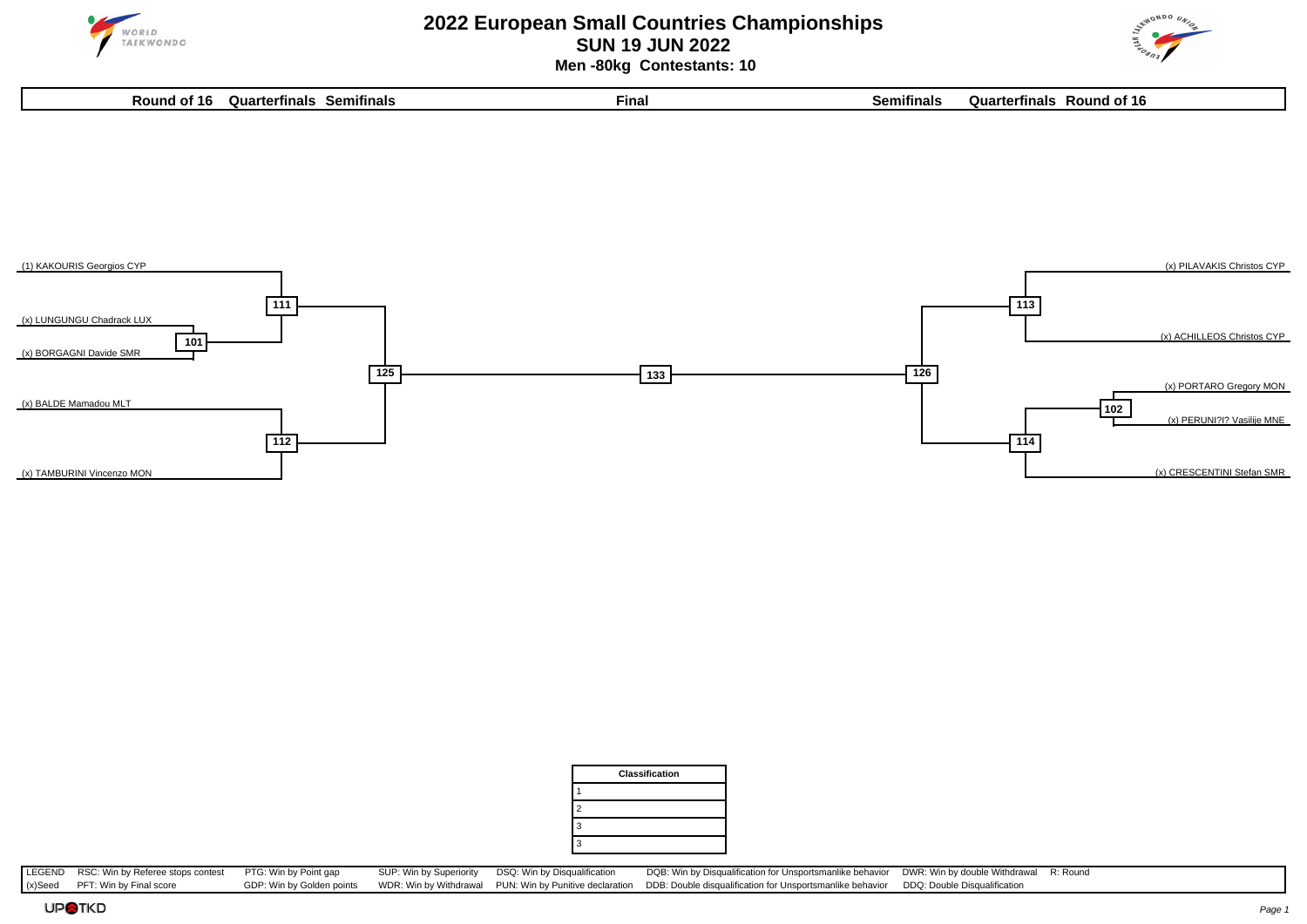

### **2022 European Small Countries Championships SUN 19 JUN 2022 Men -68kg Contestants: 13**

**Round of 16 Quarterfinals Semifinals Final Semifinals Quarterfinals Round of 16**









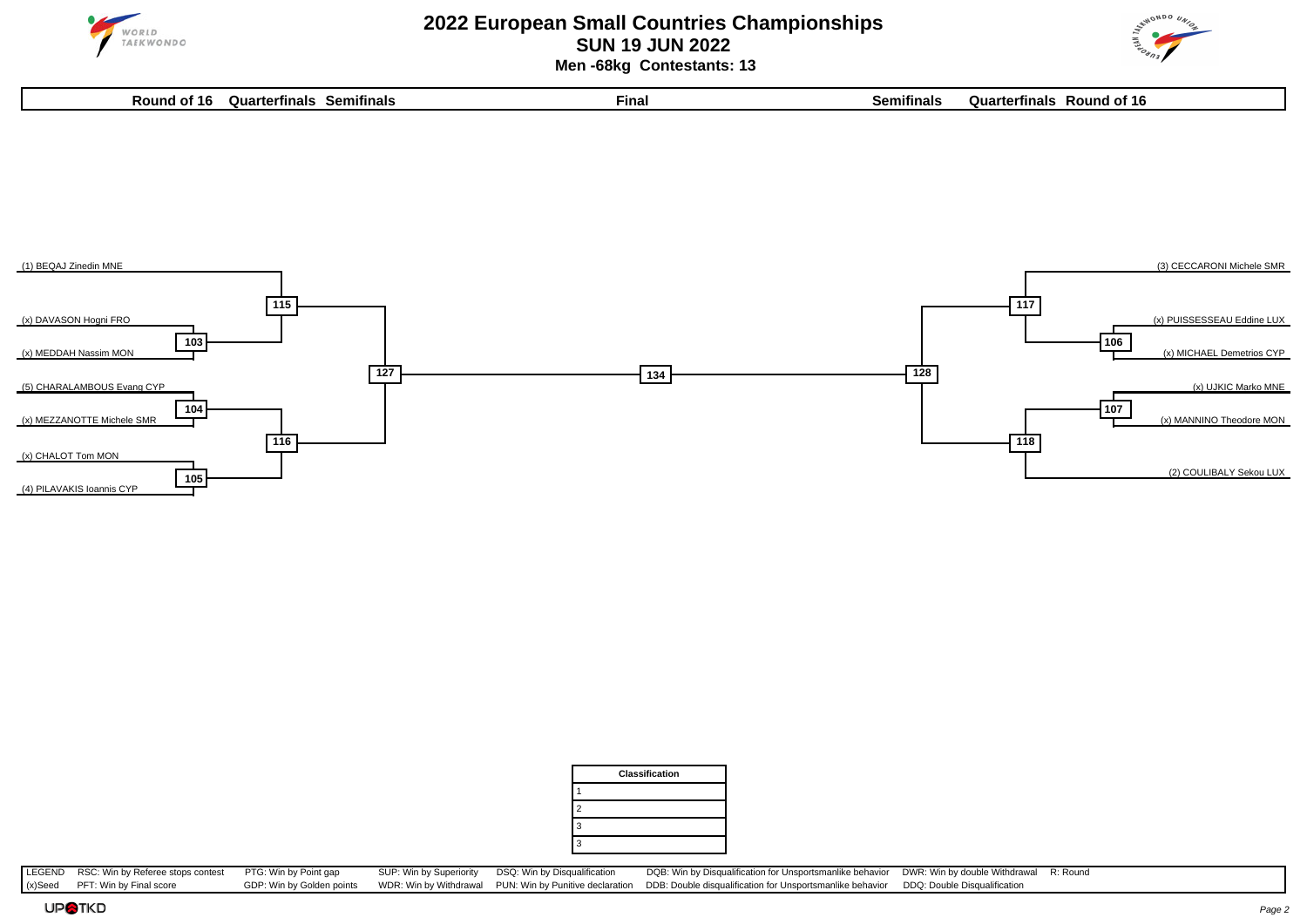

### **2022 European Small Countries Championships SUN 19 JUN 2022 Men -58kg Contestants: 5**





|                | <b>Classification</b> |
|----------------|-----------------------|
|                |                       |
| $\overline{2}$ |                       |
| 3              |                       |
| 3              |                       |
|                |                       |

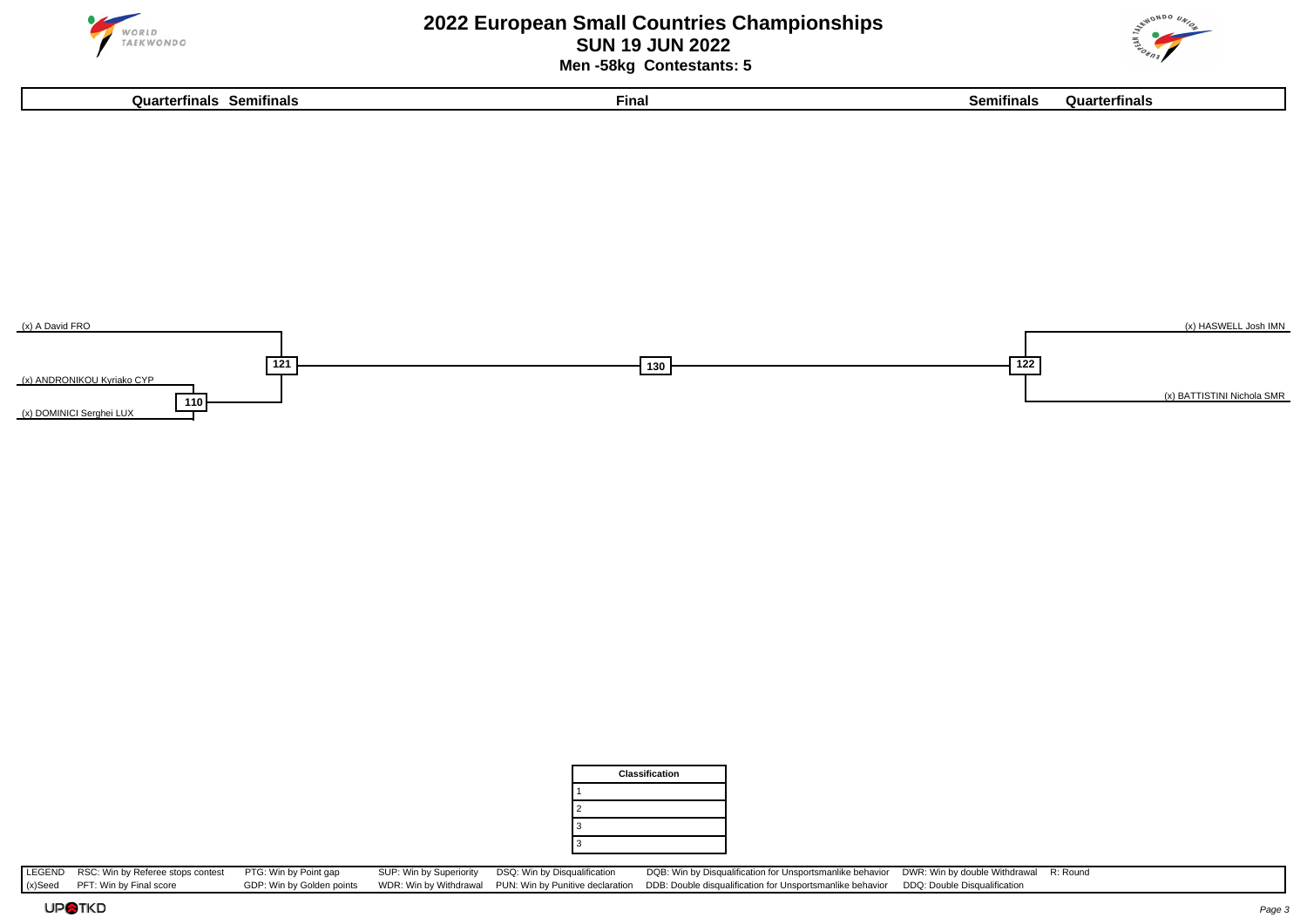



**Final**

(x) TIMOTEO Daniel LUX (x) LEARDINI Daniele SMR (x) LEARDINI Daniele SMR (x) LEARDINI Daniele SMR (x) LEARDINI Daniele SMR

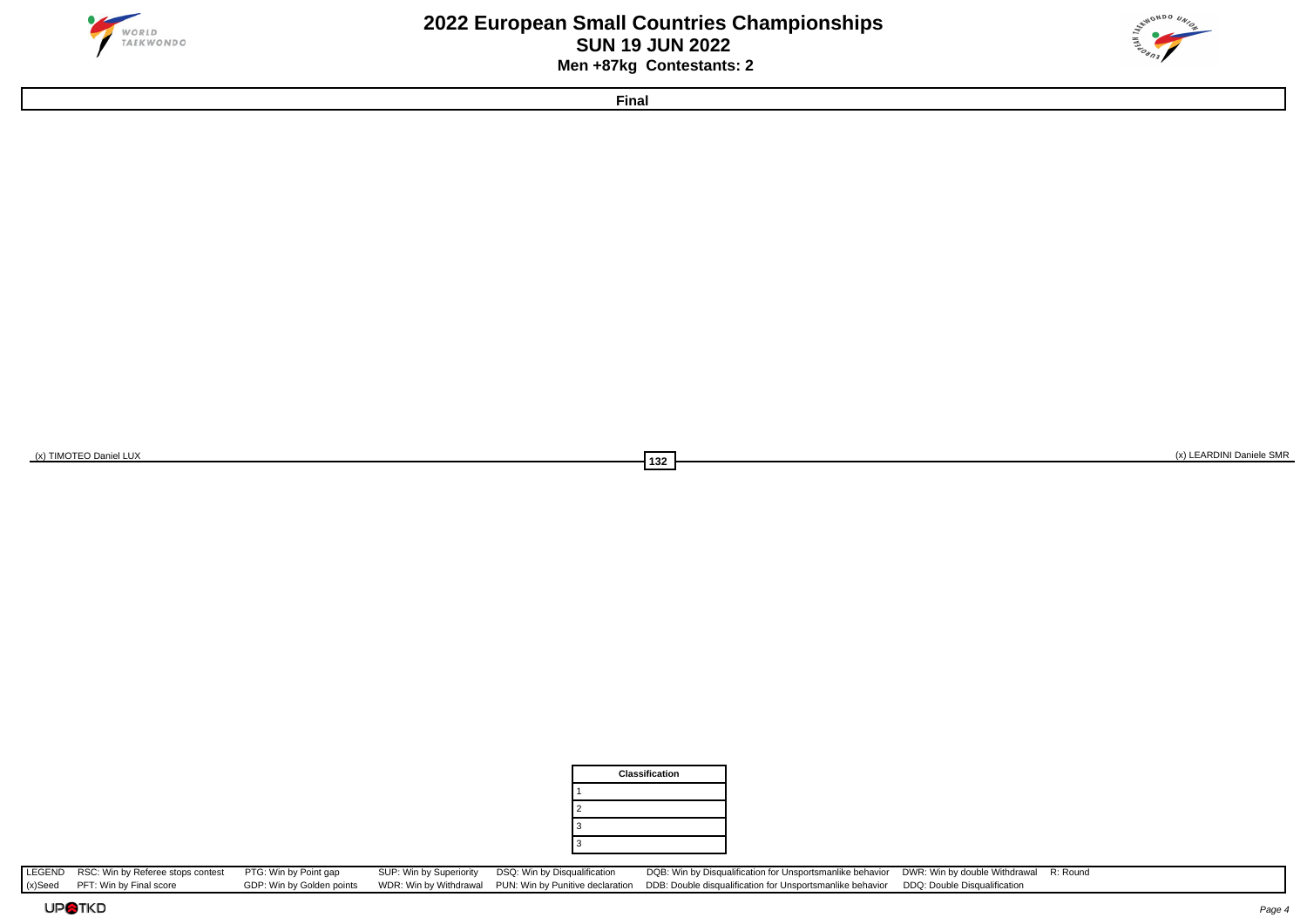

## **2022 European Small Countries Championships SUN 19 JUN 2022 Women -57kg Contestants: 4**